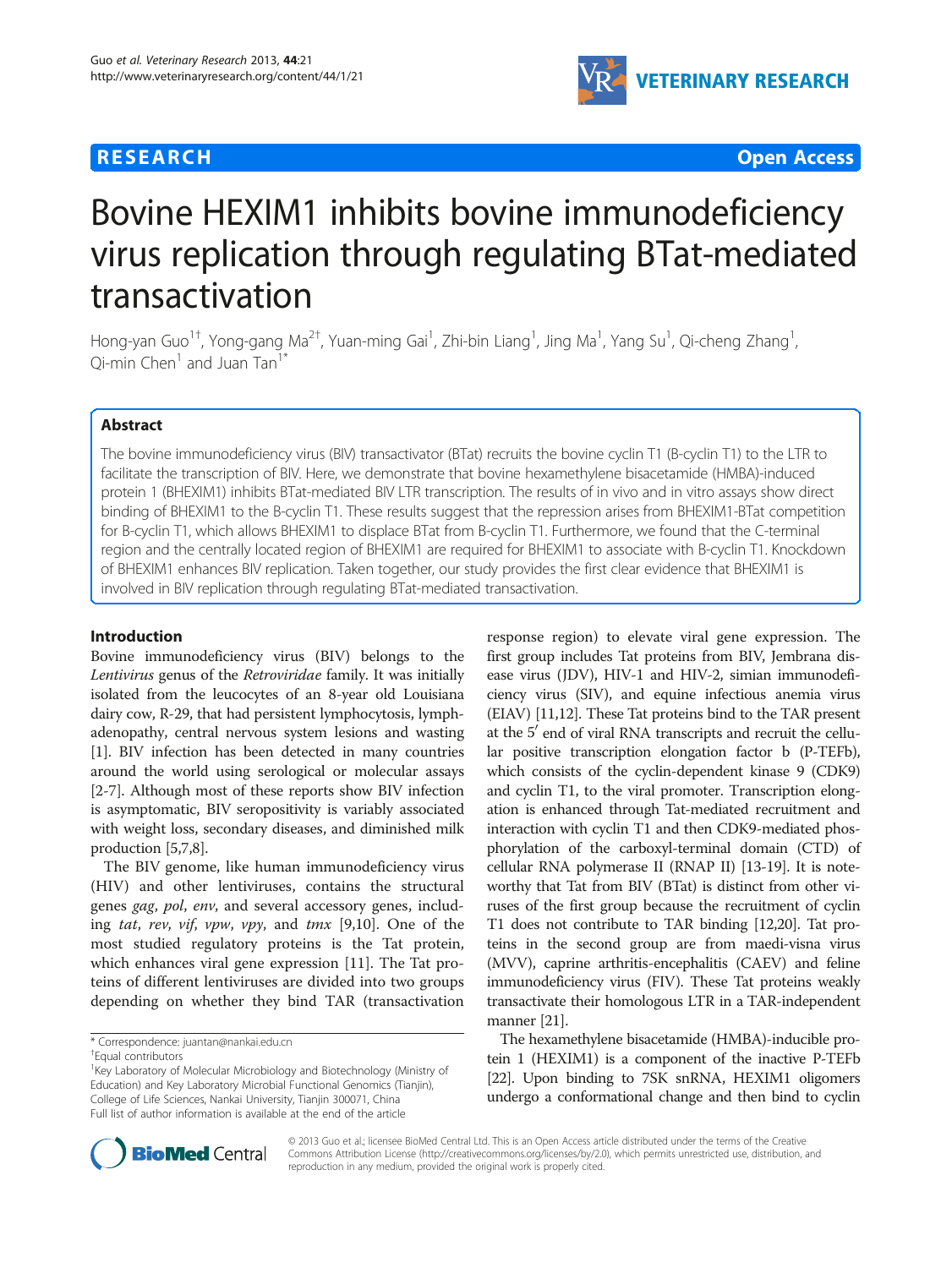T1. Following association with the P-TEFb complex, HEXIM1 inhibits the activity of CDK9 [\[23](#page-7-0)-[26](#page-7-0)]. Through this mechanism, HEXIM1 suppresses HIV-1 Tat transactivation [\[27](#page-7-0)]. However, it is unknown whether HEXIM1 also interferes with BIV Tat transactivation. In this study, we show that bovine HEXIM1 (BHEXIM1) was associated with bovine cyclin T1 (B-cyclin T1) and suppressed BTatmediated BIV LTR transcription activation. Our results further show that the nuclear localization signal and the C-terminal domain of BHEXIM1 were essential for binding to B-cyclin T1. Knockdown of BHEXIMI increased BIV replication, which further demonstrates the inhibitory effect of BHEXIM1 on BTat function.

## Materials and methods

## **Materials**

Protein A beads were purchased from Sigma (St. Louis, MO, USA). Anti-Flag M2 monoclonal antibody (MAb) was obtained from Stratagene (Agilent Technologies, Santa Clara, CA, USA). Anti-HA rabbit antibody, anti-HA mouse antibody, anti-β-actin C4 mouse antibody, horseradish peroxidase-conjugated anti-rabbit and antimouse secondary antibodies were obtained from Santa Cruz Biotechnology (Dallas, Texas, USA).

## Plasmids and proteins

pBIV-LTR-Luc and pHIV-LTR-Luc plasmids were constructed by subcloning BIV LTR or HIV LTR into a pGL3-basic luciferase reporter vector (Promega, Madison, WI, USA) upstream of the luciferase gene. The BIV LTR and HIV LTR were provided by Dr. Charles Wood (University of Nebraska Lincoln). pCMV-HA-BHEXIM1 and pCMV-HA-HHEXIM1 were generated by inserting BHEXIM1 or HHEXIM1 cDNA into the expression vector, pCMV-HA (Clontech, Mountain View, CA, USA). BHEXIM1 deletion mutants were created by PCR and cloned into pCMV-HA. The mammalian expression plasmid, Myc-BTat, was provided by Dr Matjaz Barboric (University of California). pcDNA3.1 (+)-HTat (1-86 aa) was constructed by inserting HTat  $(1-86$  aa) into the pcDNA3.1(+) vector (Invitrogen, CA, USA). The pcDNA-B-cyclin T1 (aa residues 1-272 of bovine cyclin T1) was a kind gift from Dr. Alan Frankel (University of California) [[28\]](#page-7-0) and was subcloned into the pCMV-Tag2B vector (Stratagene). The pGEX6p-1 (Amersham Bioscience, Pittsburgh, PA, USA) and pETH (Novagen, Darmstadt, Germany) vectors were used to construct bacterial expression plasmids for GST- and Hisfusion proteins. Escherichia coli BL21 (DE3) strain cells were transformed with these constructs to express GST-B -cyclin T1, His-BHEXIM1, and His-BTat proteins. The proteins were purified with glutathione Sepharose 4B beads (GE healthcare, Pittsburgh, PA, USA) or His SepharoseTM

6 (GE healthcare) according to the respective manufacturer's instructions.

## Cells and viruses

293 T, HeLa, fetal bovine lung (FBL) cells were primary cells isolated from fetal bovine lung by our laboratory; canine thymus cell line (Cf2Th), which is a BIV permissive cell line, was kindly provided by Prof. Jin-Ming Gao (Peking Union Medical College); and BIV baby hamster kidney indicator cells, BIVL, which harbor the BIV LTRluciferase reporter [[29\]](#page-7-0), were maintained in Dulbecco's Modified Eagle Medium (DMEM, Gibco, CA, USA) supplemented with 10% fetal bovine serum (FBS) and 2 mmol/L glutamine, 50 U/mL penicillin and 50 μg/mL streptomycin sulfate. All of the cells were cultured at  $37^{\circ}$ C in 5% CO<sub>2</sub>. The R29 strain of BIV was provided by Dr. Charles Wood (University of Nebraska Lincoln). Tissue culture infectious dose endpoint  $(TCID_{50})$  of BIV as BIV titers was evaluated by BIVL cells. Confluent BIVL cells on 96-well plates were infected with 25 μL of 10-fold serial dilutions of stock viruses with eight parallel wells for each dilution. Then the cells were incubated at 37°C in 5% CO2 for 48 h. Examination of luciferase activity was performed and the  $TCID_{50}$  was calculated with the Reed-Muench method [\[29](#page-7-0)].

## RNA isolation and RT-PCR

Total RNA was isolated from FBL cells using Trizol Reagent (Gibco) according to the manufacturer's instructions. Fifteen micrograms of total RNA was used for cDNA synthesis using Moloney murine leukemia virus (M-MLV) reverse transcriptase (RT) (Promega). BHEXIM1 sequences were amplified by polymerase chain reaction (PCR) using the following primers: forward, 5'- GTGGAATTCAAAT GGCCGAGCCACT-3'; reverse, 5'- AGCCTCGAGCTAG TCTCCAAAGTTG-3'.

## Small hairpin RNA (shRNA) treatments

The pSIREN-RetroQ (Clontech) was used to construct the shRNA-BHEXIM1 plasmid, which targets the CAGCGATGAGGACTTTATG sequence. A control shRNA targeting sequence GACAGAACCAGAGGA TAGA, which does not pair with any eukaryotic mRNA, was used. The lentiviral shRNA system was used in this study as previously described [[30](#page-7-0)]. Briefly, stock lentiviruses were produced by transfecting 293 T cells. Supernatants were harvested at 48 h post-transfection and were then stored at -80°C. To generate the BHEXIM1 downregulated cells, FBL cells were infected with stock lentiviruses for 12 h and then the virus was washed away. At 48 h after infection, puromycin (2 μg/mL) was added to the cultures to select for BHEXIM1-downregulated cells.

The amounts of BHEXIM1 and GAPDH mRNA in shRNA-BHEXIM1 or shRNA-control treated FBL cells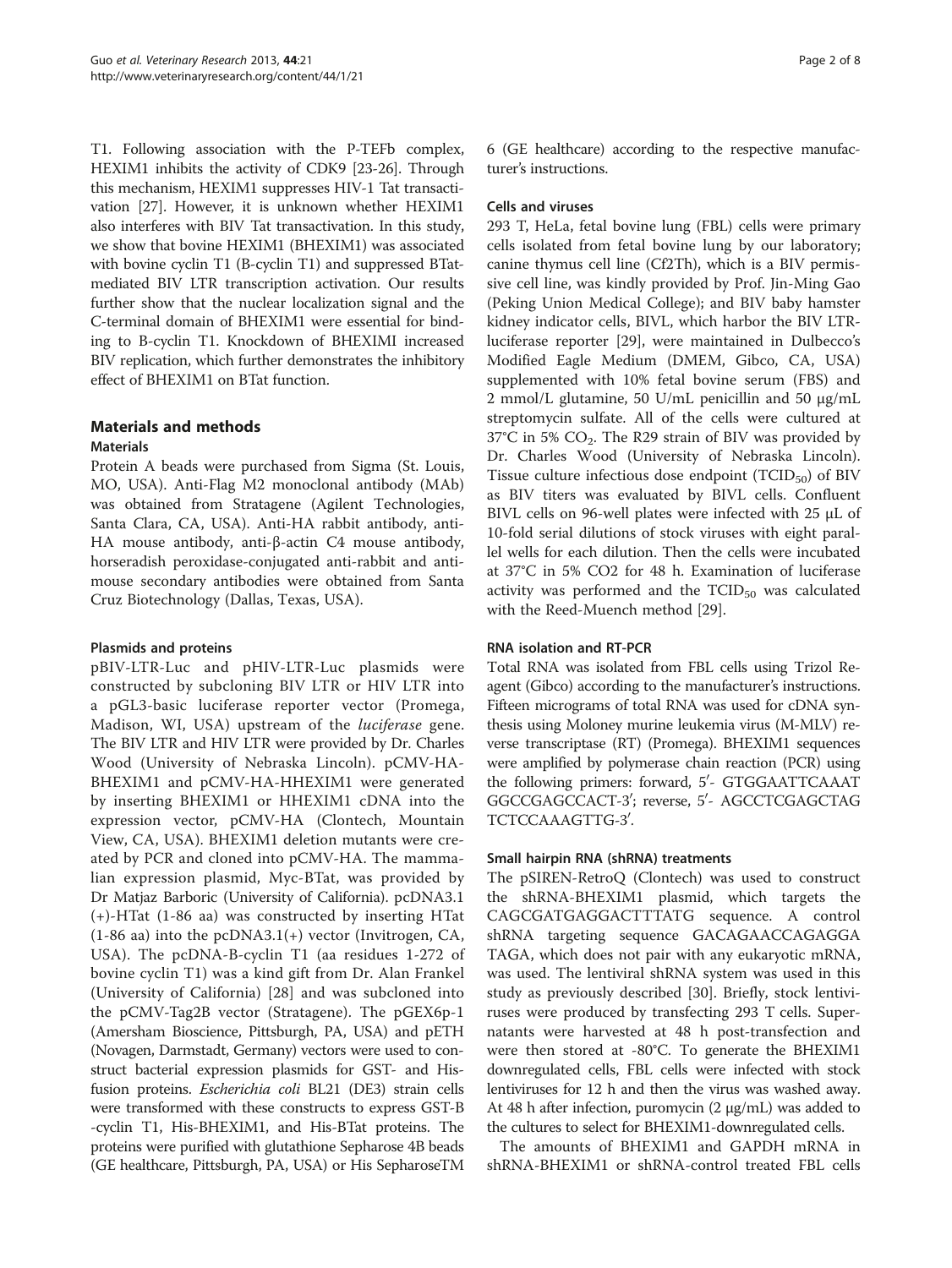were examined by real-time PCR. Real-time PCR was performed using the IQ5 Multicolor real-time PCR detection system (Bio-Rad, Hercules, CA, USA) and SYBR green real-time PCR master mix (Toyobo, Osaka, Japan) according to the manufacturers' instructions. The sequences of the primer pairs were as follows: BHEXIM1 forward (5'-ACGACACCAGCGATGAGGAC-3') and reverse (5'-TCCAGCCGCAGCCGATTATT-3'); BIV capsid protein-CA forward (5'-AAGGAGCCGTACACAGACT T-3') and reverse (5'-TTCTGGAGCCGCCATACCTT-3'); and GAPDH, which was used as an internal control, forward (5'-AACGGCACAGTCAAGGCAGA-3') and reverse (5'-TCGGCAGAAGGTGCAGAGAT-3'). The specificity of the amplification reaction was verified by melting-curve analyses. Threshold cycle  $(C_T)$  values were calculated automatically as the cycle when the sample fluorescence exceeded a threshold level corresponding to 10 standard deviations (SD) of the mean of the baseline fluorescence. The level of BHEXIM1 and CA expression was normalized to GAPDH using the  $2^{-\Delta\Delta CT}$ method [[31\]](#page-7-0).

## Luciferase assay

Cf2Th cells were plated in 12-well plates  $(1 \times 10^5/\text{well})$ and cultured at 37°C for 20 h before transfection using polyethylenimine (PEI; sigma). The total DNA in each transfection mixture was normalized using empty vector DNA. pCMV-β-gal plasmid DNA (0.1 μg) was included in each transfection. Cells were harvested at 48 h after transfection. The luciferase activity was measured using a commercial assay system (Promega). The cells were rinsed with PBS and lysed with lysis buffer (Promega). The cell lysates were then clarified from the insoluble materials by centrifugation at 12 000 rpm for 3 min. The clarified lysate  $(5 \mu L)$  was mixed with the luciferin reagent (50  $\mu$ L) and luciferase activity was measured in a chemiluminescence measurement machine (Promega). Simultaneously, 50 μL clarified lysate was mixed with the same volume (50 μL) of o-Nitrophenyl-β-D-Galactopyranoside (ONPG) buffer  $(4.4 \text{ mM ONPG}, 4.3 \text{ mM MgCl}_2-6H_2O, 164 \text{ mM}$  $Na<sub>2</sub>HPO<sub>4</sub>-12H<sub>2</sub>O$ , 36 mM  $NaH<sub>2</sub>PO<sub>4</sub>-2H<sub>2</sub>O$ , 0.684% β-mercaptoethanol). The activity of β-galactosidase was then examined at  $OD_{405}$  nm with a Precision Microplate Reader (Molecular Devices, Sunnyvale, CA, USA) until the results ranged between 0.200 and 0.800. The results were used as an internal control to normalize the efficiency between transfections by the formula: (each well of luciferase activity) / (each well of β-galactosidase activity - the background of βgalactosidase activity). The luciferase activity of each well divided by the control well was expressed as the relative luciferase activity (fold). Each experiment was repeated at least three times.

## Western blotting

Cf2Th cells plated in 12-well plates  $(1 \times 10^5/\text{well})$  were transfected with various plasmids. Fourty-eight hours post-transfection, the cells were harvested and washed twice with 1× phosphate buffered saline. The cells were then lysed with NP-40 lysis buffer (0.5% NP-40, 0.1% Triton X-100, 0.1% sodium deoxycholate, 10 mM Tris-Cl, 150 mM NaCl, 1 mM EDTA) containing 1% PMSF for 30 min on ice. After centrifugation at 10 000  $\times$  g for 10 min at 4°C, the supernatants were collected, and protein concentrations were measured using the Bio-Rad Protein Assay reagent (Catalog No. #500-0006). The samples (30 μg/lane) were separated by 12% polyacrylamide gel electrophoresis (SDS-PAGE). The proteins were then transferred onto a polyvinylidene difluoride (PVDF) membrane (Millipore, Billerica, MA, USA) by electroblotting for 1 h at 100 V, 4°C. Following incubation in 5% nonfat milk (in 1× phosphate-buffered saline) for 45 min at room temperature, the membrane was blotted with primary antibody for 90 min at room temperature and then incubated with goat anti-mouse or goat anti-rabbit secondary antibodies conjugated with peroxidase.

## Co-immunoprecipitation (Co-IP) and Pulldown assays

For the co-immunoprecipitation assay, a total of  $1 \times 10^{7}$ 293 T cells in 100-mm-diameter dishes were transfected with various plasmids using the PEI reagent. Cells were harvested at 48 h after transfection; lysed in 600 μL lysis buffer (50 mM Tris-HCl [pH8.0], 150 mM NaCl, 1% NP-40, and 1 mM phenylmethylsulfonyl fluoride); sonicated; and centrifuged for 15 min at 4°C, 10 000  $\times$  g. The supernatant was incubated with antibody at 4°C for 2 h. Thirty microliters of protein A beads was then added, and the mixture was incubated for an additional 2 h at 4°C. Immunocomplexes were washed five times with the lysis buffer and then boiled in SDS loading buffer. The precipitated proteins were detected by SDS-PAGE and immunoblotting. For the GST pulldown assay, purified GST and GST-fusion proteins were immobilized on glutathione Sepharose 4B beads, and then incubated with purified His-fusion proteins. After extensive washing, the beads were boiled in SDS loading buffer and the proteins were subjected to SDS-PAGE and immunoblotting.

## Results

## BHEXIM1 inhibits LTR transcriptional activation by BTat

We first cloned the BHEXIM1 gene [GenBank: NM\_001076181] from FBL cells by RT-PCR. BHEXIM1 has 320 amino acids and is therefore 39 amino acids shorter than its human counterpart. The amino acid residues 102, 103 and 107 to 143 in human HEXIM1 are missing in BHEXIM1. The human and bovine HEXIM1 mainly differ in their N-terminal regions (Figure [1](#page-3-0)A). We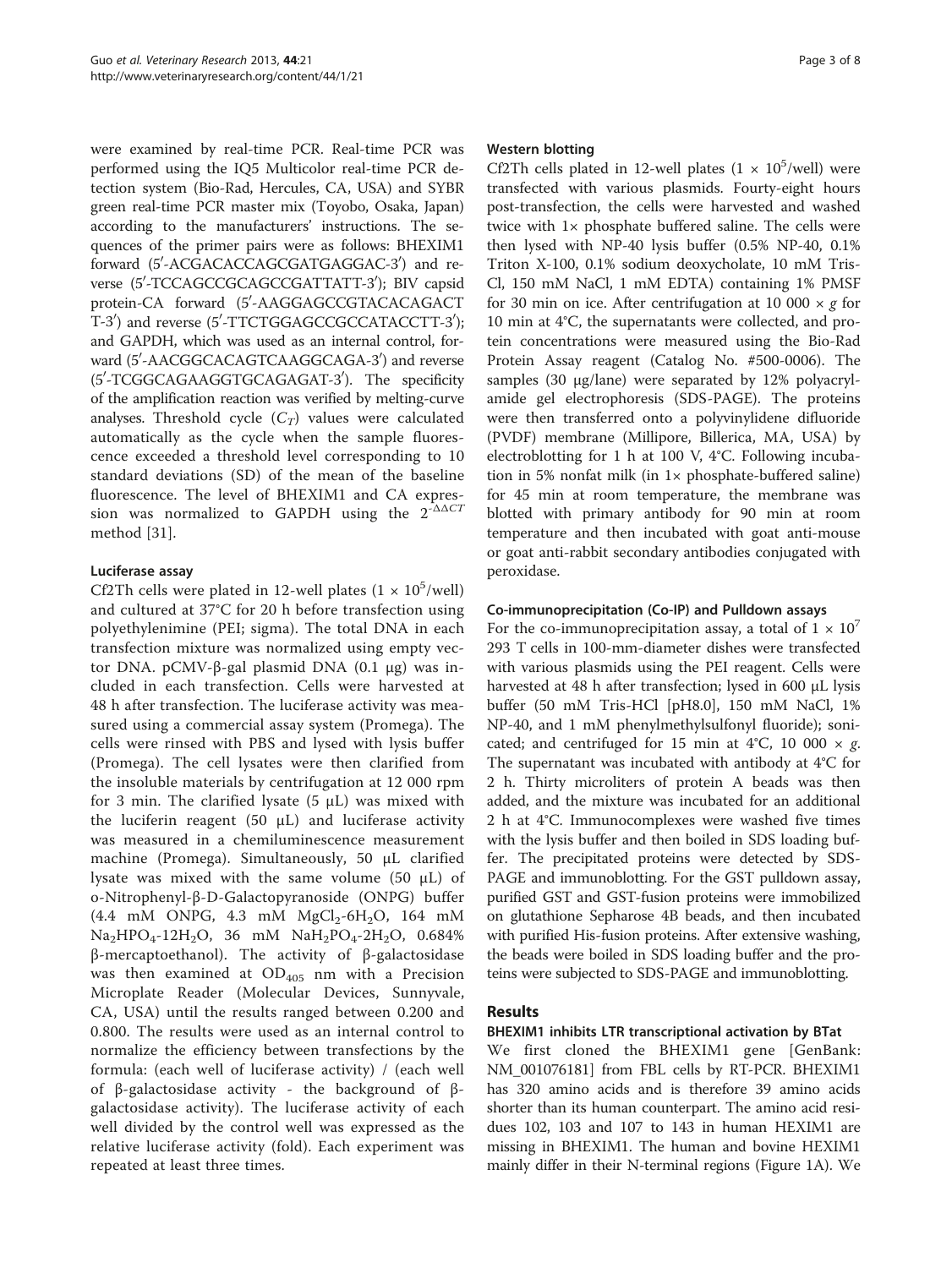#### <span id="page-3-0"></span>Guo et al. Veterinary Research 2013, 44:21 **Page 4 of 8** and the search 2013, 44:21 http://www.veterinaryresearch.org/content/44/1/21



first examined the function of HHEXIM1 on HTat transactivation. HeLa cells were transfected with a luciferase reporter plasmid under the control of the HIV LTR, along with increasing amounts of HHEXIM1 with or without HTat. The results show that HHEXIM1 reduced HTat-mediated HIV LTR transactivation in a dose-dependent manner (Figure 1B, left panel). We next asked whether BHEXIM1 modulates the function of BTat in transactivating the BIV LTR. To answer this question, the BIV-LTR-Luc reporter construct was used to monitor the transcriptional activity of the BIV LTR promoter. A BIV permissive cell line, Cf2Th, was transfected with pLTR-Luc reporter plasmid and increasing amounts of BHEXIM1 in the absence or presence of BTat. As shown in Figure 1B (right panel), BHEXIM1 inhibited BTat-induced transactivation in a dose-dependent manner. Therefore, the results suggested

that BHEXIM1 diminishes the transactivation of the BIV LTR by BTat.

## BHEXIM1 interacts directly with B-cyclin T1

To determine whether BHEXIM1 associated with P-TEFb, we first tested the interaction between BHEXIM1 and B-cyclin T1. 293 T cells were co-transfected with HA-BHEXIM1 and Flag-B-cyclin T1 constructs. Following immunoprecipitation with HA antibodies, the precipitates were examined by western blot with anti-Flag antibodies. The results show that Flag-B-CyclinT1 was co-immucx cnoprecipitated with HA-BHEXIM1 (Figure [2A](#page-4-0)). Similarly, HA-BHEXIM1 was co-immunoprecipitated with Flag-B-cyclin T1 (Figure [2](#page-4-0)B). To determine whether BHEXIM1 interacted directly with B-cyclin T1 in vitro, His-BHEXIM1 and GST-B-cyclin T1 were expressed in E.coli and purified using the protein expression system.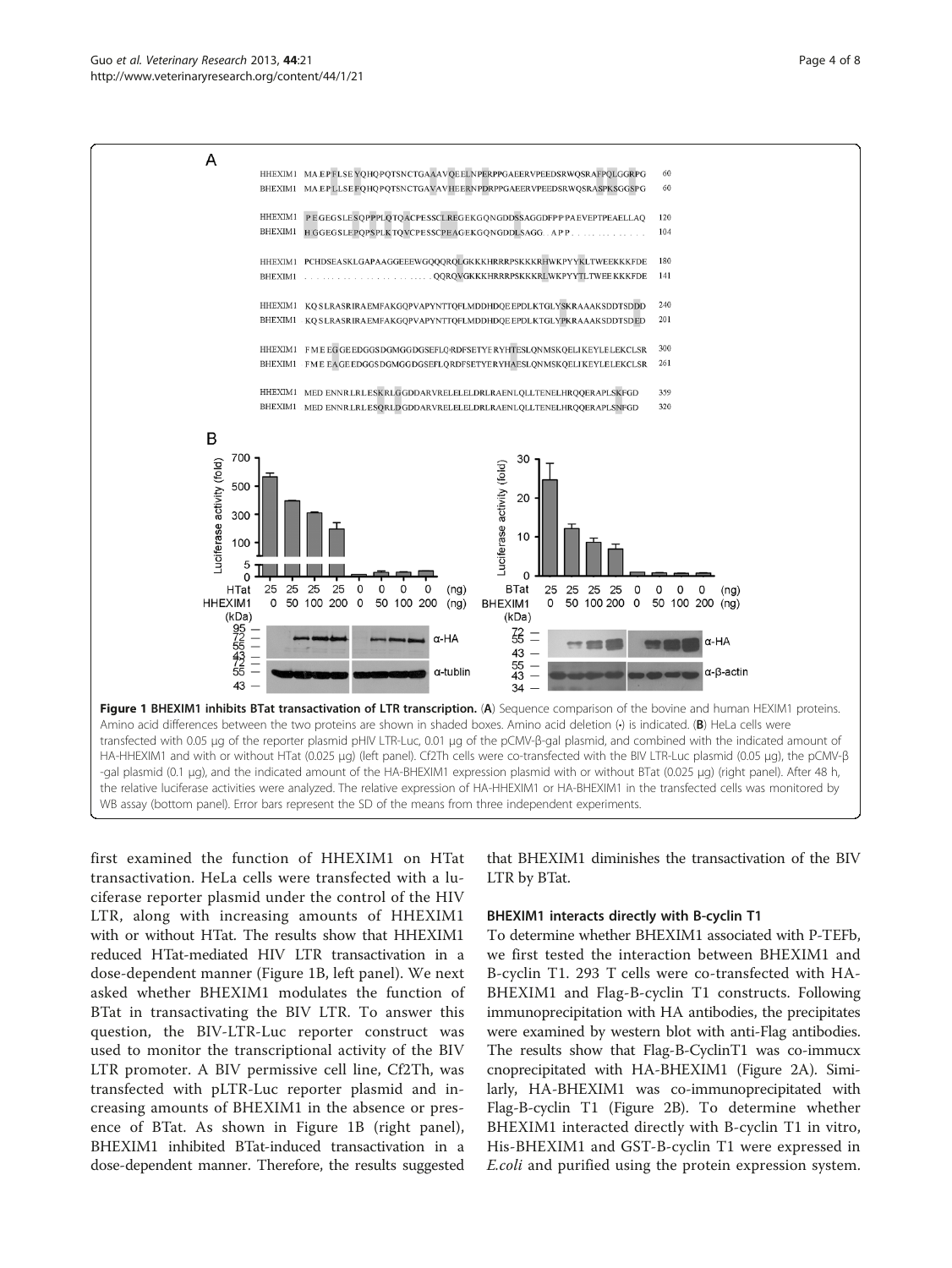<span id="page-4-0"></span>

The results of the GST pulldown assay show that His-BHEXIM1 was eluted with GST-B-cyclin T1, suggesting a direct association between BHEXIM1 and B-cyclin T1 (Figure 2C). Taken together, these results demonstrate a direct interaction between BHEXIM1 and Bcyclin T1.

## BHEXIM1 interferes with the interaction of BTat and BcyclinT1

Previous studies demonstrated that Tat stimulates the synthesis of viral mRNA via the interaction with cyclin T1 [[32](#page-7-0)] and showed that HHEXIM1 and HIV-1 Tat binds cyclin T1 in a mutually exclusive fashion [\[33,34\]](#page-7-0). To test whether BHEXIM1 competed with BTat for binding to Bcyclin T1, we used purified recombinant proteins to study the interactions of BHEXIM1 and BTat with GST-B-cyclin T1 (aa 1-272). The data in Figure 3 show that BTat bound to GST-B-cyclin T1 but not GST alone in the absence of BHEXIM1 (compare lanes 1 and 2). However, BHEXIM1 protein reduced the amount of BTat bound to GST-B -cyclin T1 (compare lanes 4-6 to 2). When the ratio of BHEXIM1 and BTat reached 4:1 (lane 6), BTat was completely displaced from GST-B-cyclin T1 by BHEXIM1. These results suggest that BHEXIM1 competes with BTat in binding to B-cyclin T1.

## Identification of protein sequences involved in BHEXIM1 binding to B-cyclin T1 and inhibiting the transactivation function of BTat

We next investigated which regions of BHEXIM1 are required for binding to B-cyclin T1. To this end, we generated three BHEXIMI mutants named 104-320, 1-140 and Δ(108-140) that lack the amino acids 1-104, 140-320 and 108-140 respectively (Figure [4A](#page-5-0)). 293 T cells were then transfected with plasmids expressing either the wild-type

or truncated BHEXIM1 tagged with HA, together with the Flag-B-cyclin T1 plasmid. A co-immunoprecipitation assay shows that 1-320 aa (full-length) and 104-320 mutant were able to interact with Flag-B-cyclin T1, but the 1-140 and  $\Delta(108-140)$  mutant lost the interaction (Figure [4B](#page-5-0)). Therefore, the central region between residues 108 and 140 and the C-terminal domain of BHEXIM1 were essential for binding to B-cyclin T1. Cf2Th cells were also transfected with the LTR-Luc reporter plasmid and different truncations of BHEXIM1, with or without BTat. The results show that the removal



incubated with His-BTat (5 μg). Increasing amounts of His-BHEXIM1 (1, 5, 10, 20 μg) were added to the reactions in lane 3-6 but not lane 1 and 2. GST pulldown was then performed, and the purified GST and GST-B-cyclin T1 used in the pulldown assay were detected by Coomassie blue staining (top). The bound BTat and BHEXIM1 were detected using an anti-His antibody (middle). The amount of BTat and BHEXIM1 in the cell lysates were checked using an anti-His antibody (bottom).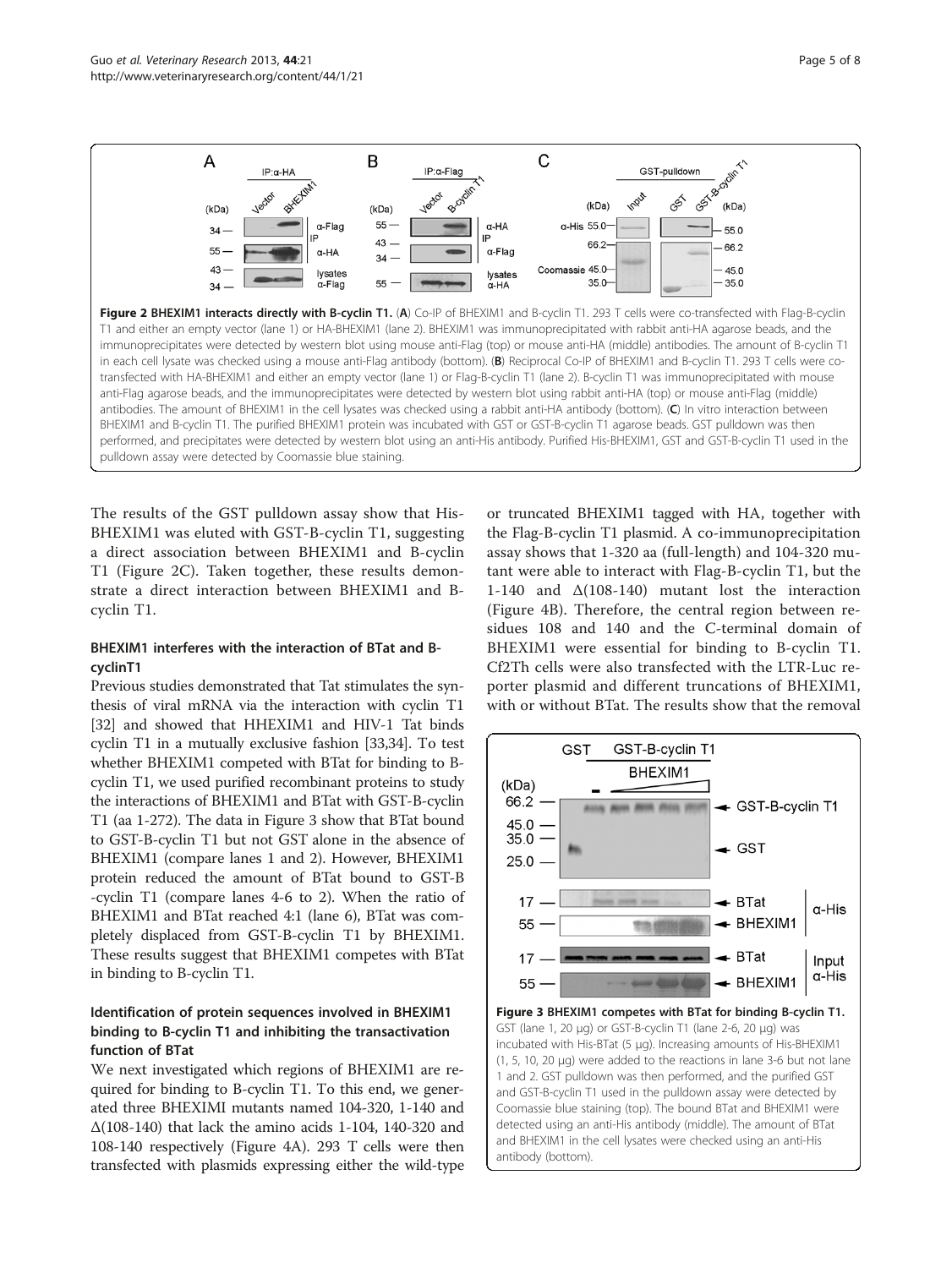<span id="page-5-0"></span>of the N-terminal amino acids of BHEXIM1 (104-320) did not eliminate the inhibition. However removal of the C-terminal amino acids (1-140) and the central region significantly affected the inhibition (Figure 4C). Thus, BHEXIM1-mediated repression required the presence of the C-terminal domain and the central region between residues 108 and 140.





## Knockdown of BHEXIM1 enhances BIV replication

We next measured the effect of knockdown of endogenous BHEXIMI on BIV infection. First, we transduced the FBL cells with shRNA targeting BHEXIMI and generated a stable knockdown cell line with an 80% decrease of BHEXIM1 mRNA (Figure [5A](#page-6-0)). We then used BIV to infect the BHEXIM1 knockdown cells and control cells. Twenty-four hours after infection, the levels of viral RNA were measured by RT-PCR. As shown in Figure [5B](#page-6-0), the viral RNA level was increased by approximately 2-fold in BHEXIM1 stable-knockdown cells compared to control cells. To determine the amounts of infectious BIV produced, the infected BHEXIM1 knockdown FBL cells or control cells were co-cultured with the BIV indicator cell line, BIVL, and the luciferase activity was measured 48 h later. The results show an approximately two-fold increase in luciferase activity (Figure [5](#page-6-0)C). Taken together, the data suggest that BIV replication was enhanced when BHEXIM1 was down-regulated in infected cells.

## **Discussion**

Viruses are obligate intracellular parasites and must employ cellular machinery for their efficient replication. Meanwhile, host cells evolve different strategies to suppress or eliminate viral infection and replication. BTat is an early regulatory protein, and it plays an essential role in the BIV life cycle. Transcriptional transactivation of the BIV LTR by essential BTat requires recruitment of cyclin T1 to the BIV TAR to enhance viral transcription elongation. HEXIM1 as a host cellular P-TEFb inhibitor may regulate Tat function and viral replication.

Our study was the first one to report the role of bovine HEXIM1 in BTat transactivation and BIV replication. Our data demonstrate that BHEXIM1 inhibited BTat-mediated BIV LTR transactivation by direct interaction with B-cyclin T1. The results of the competition assay further show that BHEXIM1 disrupted BTat binding to B-cyclin T1. Finally,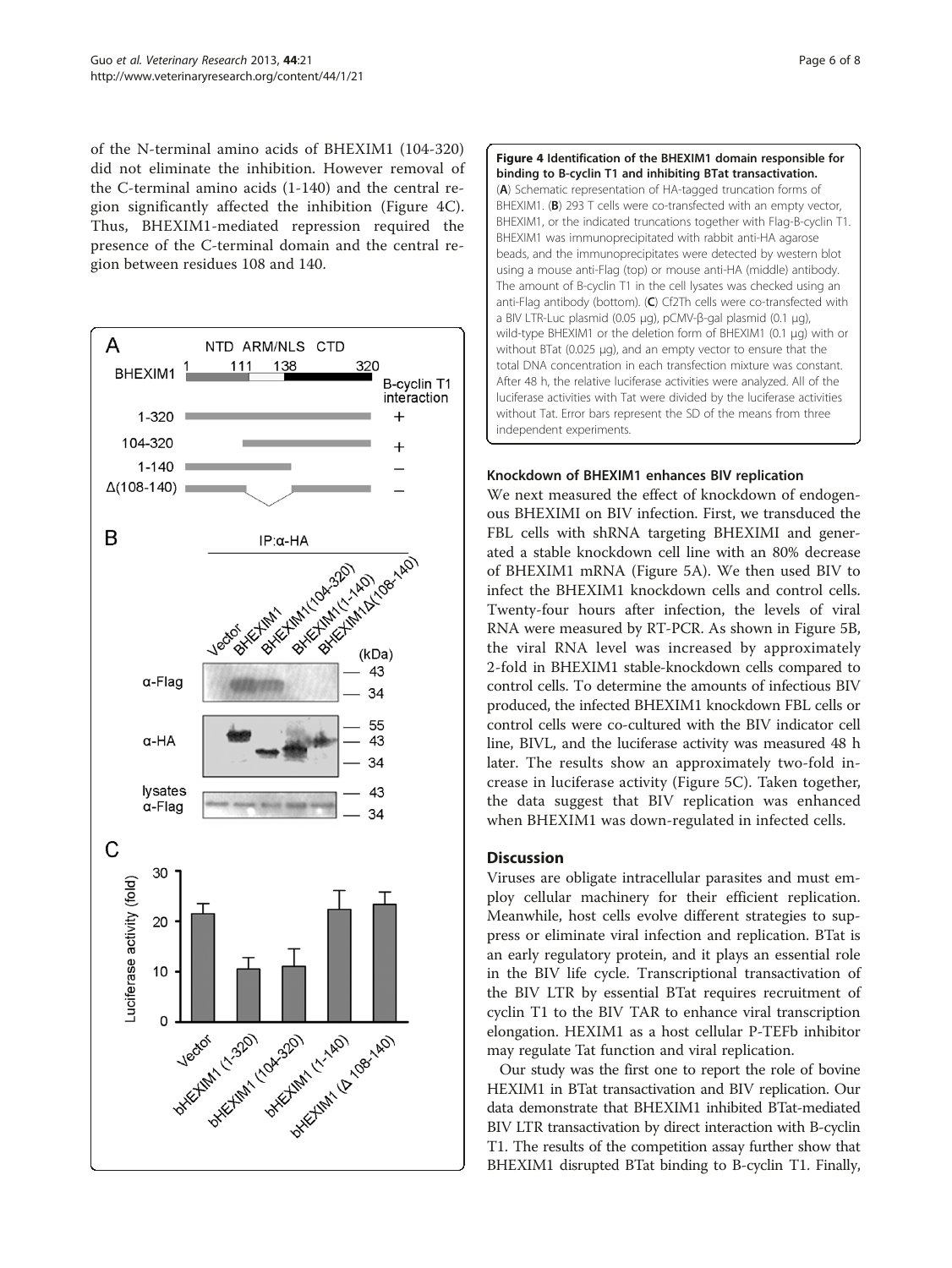<span id="page-6-0"></span>Guo et al. Veterinary Research 2013, 44:21 **Page 7 of 8** and 2014 **Page 7 of 8** and 2014 http://www.veterinaryresearch.org/content/44/1/21



knockdown of BHEXIM1 increased BIV gene expression and production of BIV, indicating the regulatory role of BHEXIMI involved in BIV infection.

BHEXIM1 and HHEXIM1 share 80.50% homology in their amino acid sequences and both proteins have three main domains. Comparing to other parts of the two proteins, the N-terminal domain (NTD) exhibited a lower homology (57.05%), which is reported to be the selfinhibitory domain [\[35\]](#page-7-0), because a 39 amino acid deletion was found in BHEXIM1. The central region contains an arginine-rich motif (ARM) and functions as the nuclear localization signal (NLS). This region serves as the 7SKbinding site [\[26,36](#page-7-0)] and shows 92.86% homology between HHEXIM1 and BHEXIM1. Only two amino acids differ in the central regions of BHEXIM1 and HHEXIM1. The C-terminal domain is rich in acidic residues and shows 96.17% homology between HHEXIM1 and BHEXIM1. This region contains the coiled-coil domain and the conserved PYNT motif. In HHEXIM1, this region mediates direct interaction with P-TEFb [\[26\]](#page-7-0). The high homology between BHEXIM1 and HHEXIM1, especially in their central and C-terminal regions, indicates their conserved structures and functions.

A recent report suggested that HTat competes with HHEXIM1 for binding to cyclin T1 [[33\]](#page-7-0), displaying the reciprocal competition between HHEXIM1 and cyclin T1. The apparent discrepancy may be explained by the fact that higher amounts of BHEXIM1 compared to BTat exhibited the advantage of binding B-cyclin T1 and could displace BTat from B-cyclin T1. The central region of BHEXIM1, which may be involved in nucleus localization and 7SK RNA binding, was also proved to be important in BHEXIM1 binding B-cyclin T1 and inhibiting the transactivation function of BTat, consistent with previously demonstrated roles of HHEXIM1 on HIV [\[26,36](#page-7-0)]. When the native HEXIM1 NLS was replaced with a foreign NLS sequence, the NLS-substituted HEXIM1 mutants failed to

interact with P-TEFb. Thus, the arginine-rich 7SK-binding motif within the NLS of HEXIM1 was indispensable for HEXIM1's inhibitory effect on transcription through 7SK as a molecular scaffold-mediated interaction with P-TEFb. The essential role of this domain indicated the crucial function of 7SK RNA in the interaction between BHEXIM1 and B-cyclin T1 and the potential role of BHEXIM1/7SK RNA interaction in BTat inhibition. Future studies on the function of 7SK RNA in BIV transactivation may be necessary to evaluate the proposed hypothesis.

In summary, this study demonstrates the repression of BHEXIM1 on BTat transactivation by competing with BTat for binding to B-cyclin T1, allowing it to directly displace BTat from B-cyclin T1. Furthermore, we found that the C-terminal region and the centrally located 7SK snRNA recognition region of BHEXIM1 are essential for repression. Knockdown of BHEXIM1 enhances BIV replication. Based on the data presented in this study, we propose the potential impact of BHEXIM1 on the BIV latent life cycle and the absent clinical disease signs of infected livestock. This finding may provide important information for BIV molecular biology and clinical diagnoses and prevention.

#### Competing interests

The authors declare that they have no competing interests.

#### Authors' contributions

HYG, YS, and JT conceived and designed the experiments. HYG, ZBL, YMG, and JM performed the experiments. HYG, YGM, and JT analyzed the data. QCZ and QMC contributed reagents/materials/analysis tools. HYG and JT composed the manuscript. All of the authors read and approved the final manuscript.

#### Acknowledgments

We greatly appreciate the gift of the Myc-BTat expression plasmid from Dr Matjaz Barboric (University of California, San Francisco, CA, USA) and the Bcyclin T1 expression plasmid from Alan Frankel (University of California, San Francisco). The work was supported by grants from the Chinese Ministry of Health (2012ZX 10001006), the National Natural Science Foundation of China